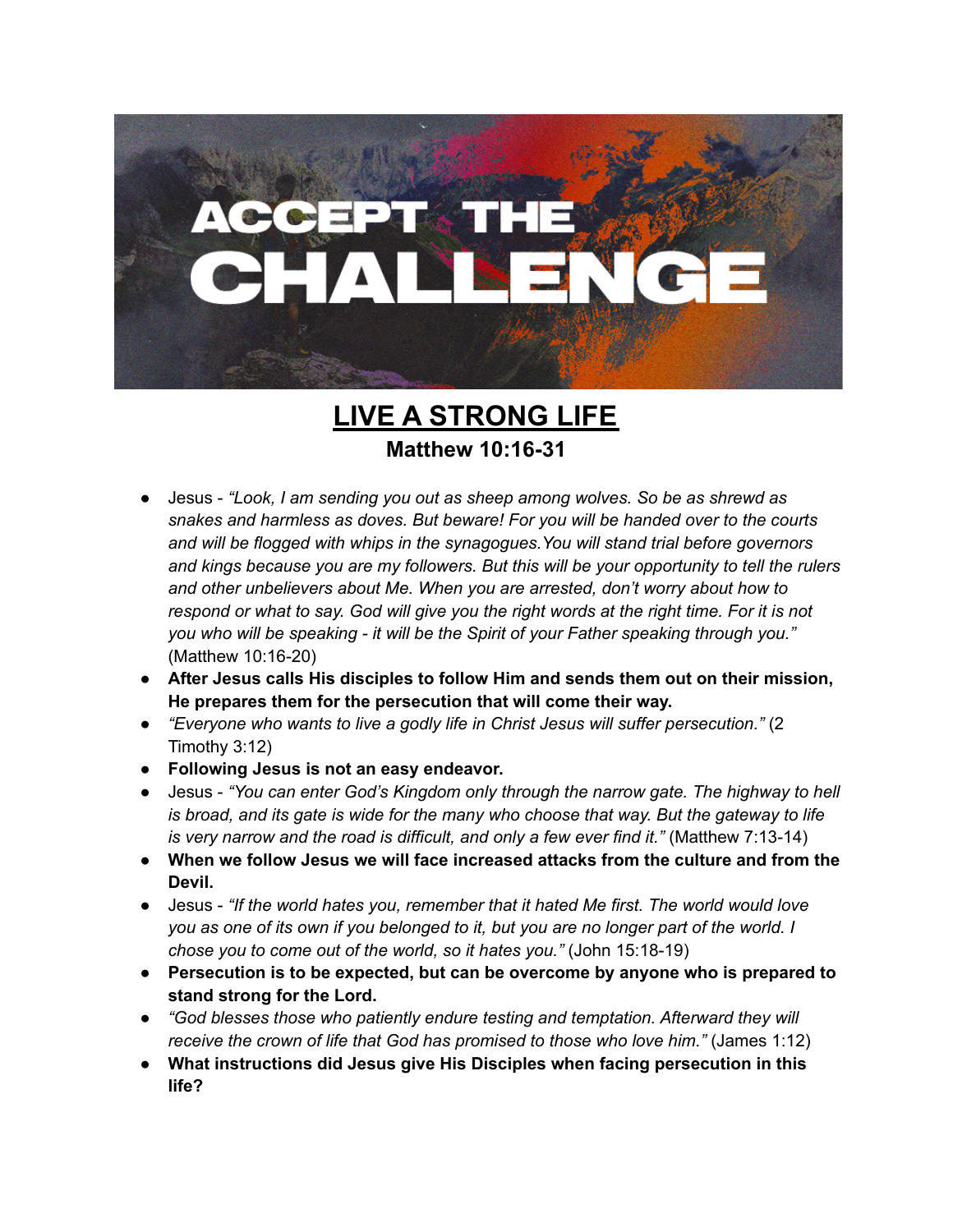## **When Facing Persecution Jesus Tells His Disciples: DON'T BE SURPRISED**

- Jesus *"Look, I am sending you out as sheep among wolves. So be as shrewd as snakes and harmless as doves. But beware! For you will be handed over to the courts and will be flogged with whips in the synagogues. You will stand trial before governors and kings because you are My followers."* (Matthew 10:16-17)
- **● Since we go out as sheep among wolves we shouldn't be surprised when we encounter wolves in this world.**
- Jesus *"The thief's purpose is to steal and kill and destroy. My purpose is to give them a rich and satisfying life."* (John 10:10)
- **● A shrewd disciple understands that it is better for God's Kingdom the longer we stay alive in this world and on mission for Jesus.**
- Paul *"For I fully expect and hope that I will never be ashamed, but that I will continue to* be bold for Christ, as I have been in the past. And I trust that my life will bring honor to *Christ, whether I live or die. For to me, living means living for Christ, and dying is even better."* (Philippians 1:20-21)

# **When Facing Persecution Jesus Tells His Disciples:**

## **DON'T BE CONFUSED**

- Jesus *"But this will be your opportunity to tell the rulers and other unbelievers about Me."* (Matthew 10:18)
- **● Even though persecution is bad for us personally, it is always a powerful opportunity to witness for Christ.**
- *●* Paul *"Each time He said, 'My grace is all you need. My power works best in weakness.' So now I am glad to boast about my weaknesses, so that the power of Christ can work through me. That's why I take pleasure in my weaknesses, and in the insults, hardships, persecutions, and troubles that I suffer for Christ. For when I am weak, then I am strong."* (2 Corinthians 12:9-10)
- **● Nothing converts the world like faithfulness in the midst of persecution and opposition.**
- *"A great wave of persecution began that day, sweeping over the church in Jerusalem; and all the believers except the apostles were scattered through the regions of Judea and Samaria…But the believers who were scattered preached the Good News about Jesus wherever they went."* (Acts 8:1-4)

#### **When Facing Persecution Jesus Tells His Disciples: DON'T BE WORRIED**

- Jesus *"When you are arrested, don't worry about how to respond or what to say. God* will give you the right words at the right time. For it is not you who will be speaking - it will *be the Spirit of your Father speaking through you."* (Matthew 10:19-20)
- **● The key is to learn to rely upon the Holy Spirit for wisdom, for worship, and for the words to say.**
- "But even if you suffer for doing what is right, God will reward you for it. So don't worry or *be afraid of their threats. Instead, you must worship Christ as Lord of your life. And if*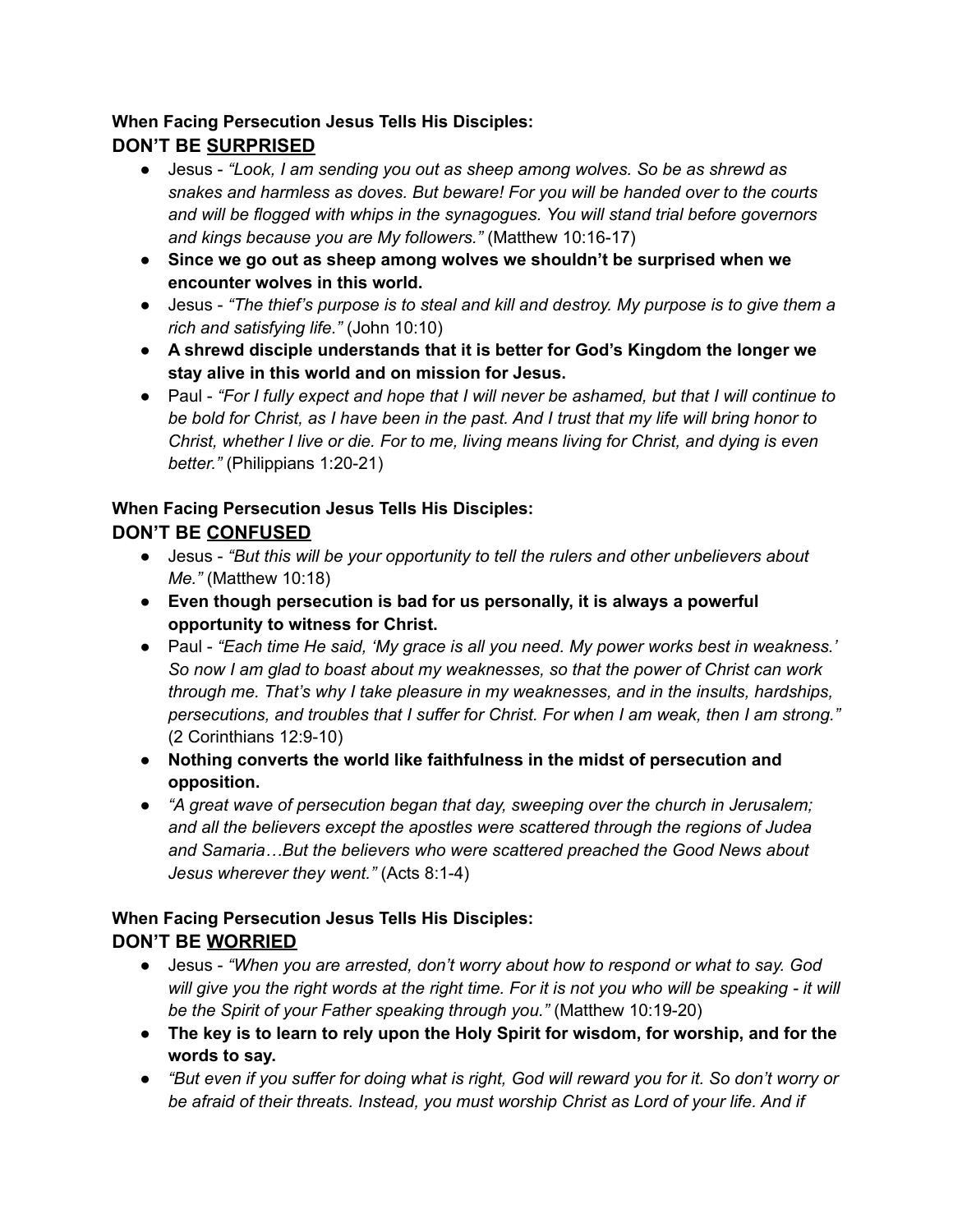*someone asks about your hope as a believer, always be ready to explain it."* (1 Peter 3:14-15)

**● Worry is always a marker that we are not living a Spirit-Filled life.**

### **When Facing Persecution Jesus Tells His Disciples:**

## **DON'T BE ARROGANT**

- Jesus *"Students are not greater than their teacher, and slaves are not greater than their master. Students are to be like their teacher, and slaves are to be like their master. And since I, the master of the household, have been called the prince of demons, the members of My household will be called by even worse names!"* (Matthew 10:24-25)
- **● It is arrogant to think that we will be able to avoid, escape, or be protected from suffering, persecution, and reputation attacks.**
- Jesus *"God blesses you when people mock you and persecute you and lie about you and say all sorts of evil things against you because you are my followers. Be happy about it! Be very glad! For a great reward awaits you in heaven. And remember, the ancient prophets were persecuted in the same way."* (Matthew 5:11-12)
- **● Persecution is easy to talk about but hard to go through.**
- *"If you are insulted because you bear the name of Christ, you will be blessed, for the glorious Spirit of God rests upon you."* (1 Peter 4:14)

## **When Facing Persecution Jesus Tells His Disciples: DON'T BE AFRAID**

- *●* Jesus *"But don't be afraid of those who threaten you. For the time is coming when everything that is covered will be revealed, and all that is secret will be made known to all. What I tell you now in the darkness, shout abroad when daybreak comes. What I whisper in your ear, shout from the housetops for all to hear! 'Don't be afraid of those who want to kill your body; they cannot touch your soul. Fear only God, who can destroy both soul and body in hell.'"* (Matthew 10:26-28)
- **● Fear comes upon us when we have an improper perspective.**
- *"We can rejoice when we run into problems and trials, for we know they help us develop endurance. And endurance develops strength of character, and character strengthens our confident hope of salvation. And this hope will not lead to disappointment. For we know how dearly God loves us, because He has given us the Holy Spirit to fill our hearts with His love."* (Romans 5:3-5)
- **● We shouldn't ignore the magnitude of the circumstances, but we should shift our focus to how they compare to the magnitude of the Lord.**
- **●** *"Can anything ever separate us from Christ's love? Does it mean He no longer loves us if we have trouble or calamity, or are persecuted, or hungry, or destitute, or in danger, or threatened with death? (As the Scriptures say, 'For your sake we are killed every day; we are being slaughtered like sheep.') No, despite all these things, overwhelming victory is ours through Christ, who loved us."* (Romans 8:35-37)
- **● We can ultimately take refuge in God's protection and God's perspective when it comes to His children.**